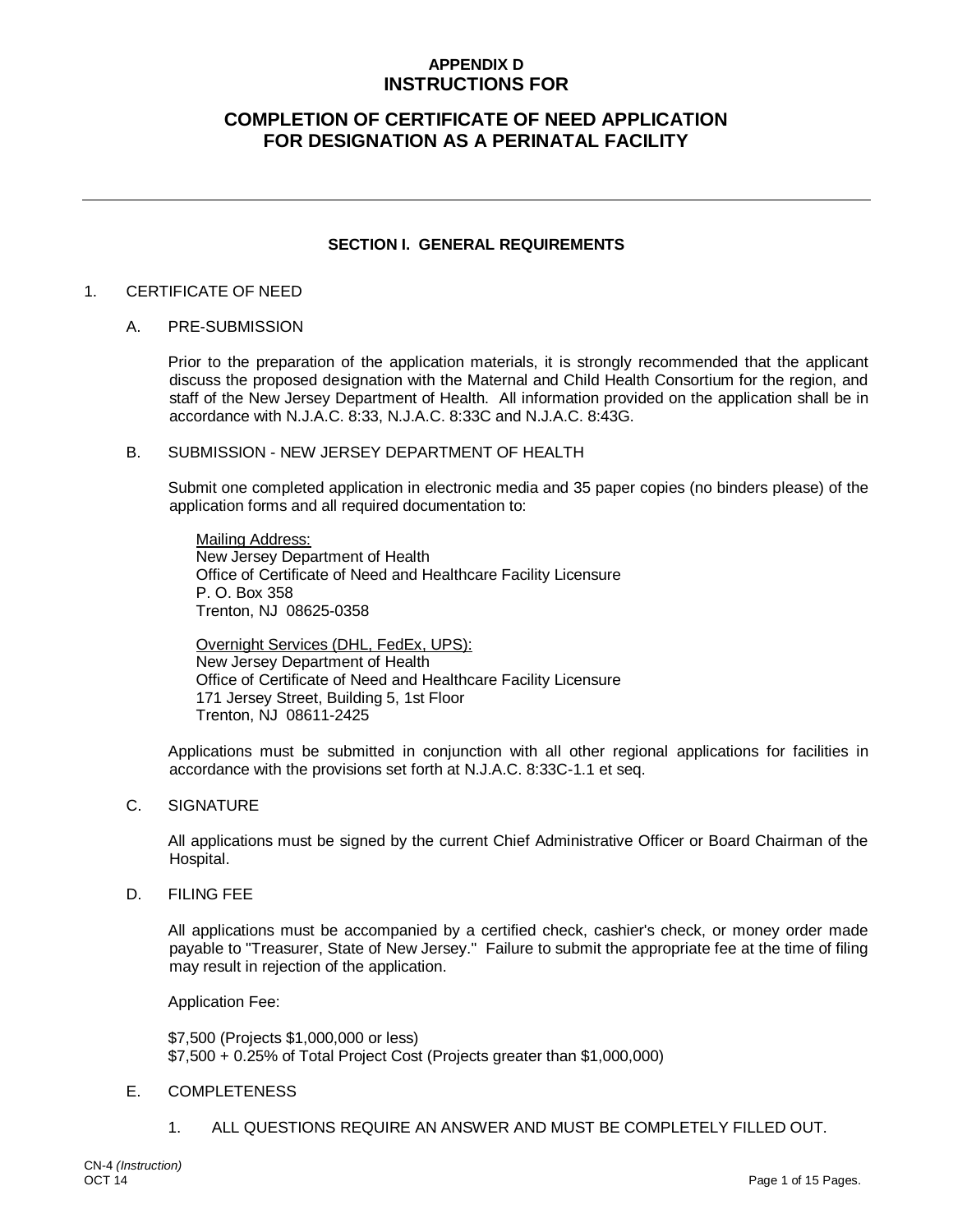#### **INSTRUCTIONS FOR COMPLETION OF CERTIFICATE OF NEED APPLICATION FOR DESIGNATION AS A PERINATAL FACILITY (Continued)**

- 2. Certificate of Need forms must be filed in sequential order. Do not re-number pages.
- 3. All exhibits must be identified as noted herein and attached to the back of the Certificate of Need Application form and referenced to the corresponding item in the appropriate section.
- 4. Identify each response in the narrative section by question number and respond in sequential order. All additional supporting documentation must be attached to the back of the Certificate of Need form after the exhibits, in Section titled "Appendix".
- 5. Only complete applications will be processed [N.J.A.C. 8:33-4.5(a)]. Failure to submit all required information and documentation and/or to follow the steps outlined herein when the Certificate of Need is filed may result in a determination that the application is incomplete and, as such, may not be accepted for processing.

#### F. MODIFICATION

No application may be altered or modified by an applicant after the deadline date for application submission. Additional information shall be permitted only in direct response to written questions submitted to the applicant by the New Jersey Department of Health.

#### 2. MATERNAL AND CHILD HEALTH SERVICES

Application for perinatal designation will result in on-site verification of services and documentation. Questions regarding service delivery, site visits, and designation process should be directed to:

New Jersey Department of Health Maternal, Child and Community Health Services PO Box 364 Trenton, NJ 08625-0364 609-292-5616

#### 3. STATE HEALTH PLANNING

Need projections are based on bed need formulas contained in N.J.A.C. 8:33C and are published in the relevant CN call.

#### 4. LICENSING

Licensing manuals for hospital-based services may be obtained from the New Jersey Department of Health, Office of Certificate of Need and Healthcare Facility Licensure (609-292-8773) or online at the Department website at www.nj.gov/health.

#### 5. FINANCIAL

Applicants should contact the New Jersey Department of Health, Health Care Financing Systems (609-984- 6298) to obtain information with regard to financial requirements.

#### 6. CONSTRUCTION

Applicants should contact the New Jersey Department of Community Affairs, Health Plans Review Program (609-633-8153) to obtain information regarding construction requirements.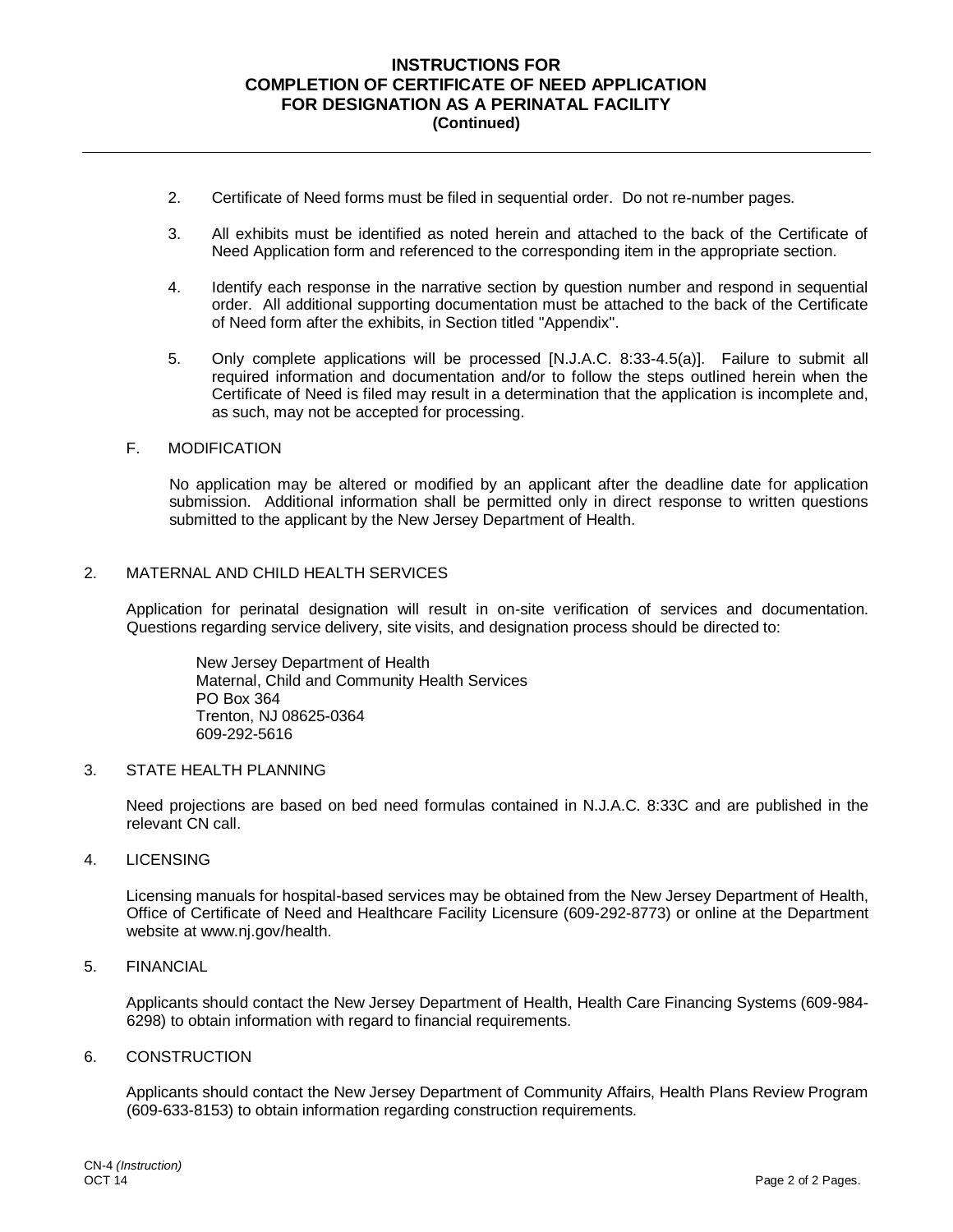#### **New Jersey Department of Health Office of Certificate of Need and Healthcare Facility Licensure PO Box 358 Trenton, NJ 08625-0358**

### **APPLICATION FOR CERTIFICATE OF NEED FOR DESIGNATION AS A PERINATAL FACILITY**

#### *INSTRUCTIONS:*

*All applicants must complete SECTION I, which begins on Page 1 and continues through Page 6, and SECTION VI, which begins on Page 15. Applicants for the following designations must ALSO complete the appropriate Section indicated:*

| Community Perinatal Center-IntermediateSECTION II, Page 7  |  |
|------------------------------------------------------------|--|
| Community Perinatal Center-Intensive SECTION III, Page 8   |  |
|                                                            |  |
| Neonatal Services as a Part of a                           |  |
| Specialty Acute Care Children's HospitalSECTION V, Page 13 |  |
|                                                            |  |

|                                                                                                                                                          |                                         | <b>SECTION I</b>                                                                                                       |
|----------------------------------------------------------------------------------------------------------------------------------------------------------|-----------------------------------------|------------------------------------------------------------------------------------------------------------------------|
| Name of Facility                                                                                                                                         |                                         | Date of Application                                                                                                    |
| <b>Location Address</b>                                                                                                                                  |                                         | Mailing Address, If Different                                                                                          |
| Name of Contact Person                                                                                                                                   |                                         |                                                                                                                        |
| <b>Telephone Number</b>                                                                                                                                  | <b>Fax Number</b>                       | <b>Email Address</b>                                                                                                   |
| Name of Consortium of Which Facility is a Member                                                                                                         |                                         | Source of Data<br>□ 3-Year Trend<br>$\Box$ 1-Year                                                                      |
| Previously Approved Designation                                                                                                                          |                                         |                                                                                                                        |
| <b>Designation Requested</b><br>□ Community Perinatal Center-Birthing<br>□ Community Perinatal Center-Basic<br>□ Community Perinatal Center-Intermediate |                                         | □ Community Perinatal Center-Intensive<br><b>Regional Perinatal Center</b><br>Specialty Acute Care Children's Hospital |
| Number of Licensed Beds (Entire Facility)                                                                                                                |                                         | <b>Type of Hospital</b><br>$\Box$ Public<br>$\Box$ Private                                                             |
| Description of the Service Area (include a copy of a map showing the service area):<br><b>Services Provided</b>                                          |                                         |                                                                                                                        |
| □ Medical/Surgical<br>□ Obstetrics/Gynecology                                                                                                            | $\Box$ Pediatrics<br>$\Box$ Psychiatric | Critical Care (Adult)<br>Critical Care (Neonatal)<br>Critical Care (Pediatric)                                         |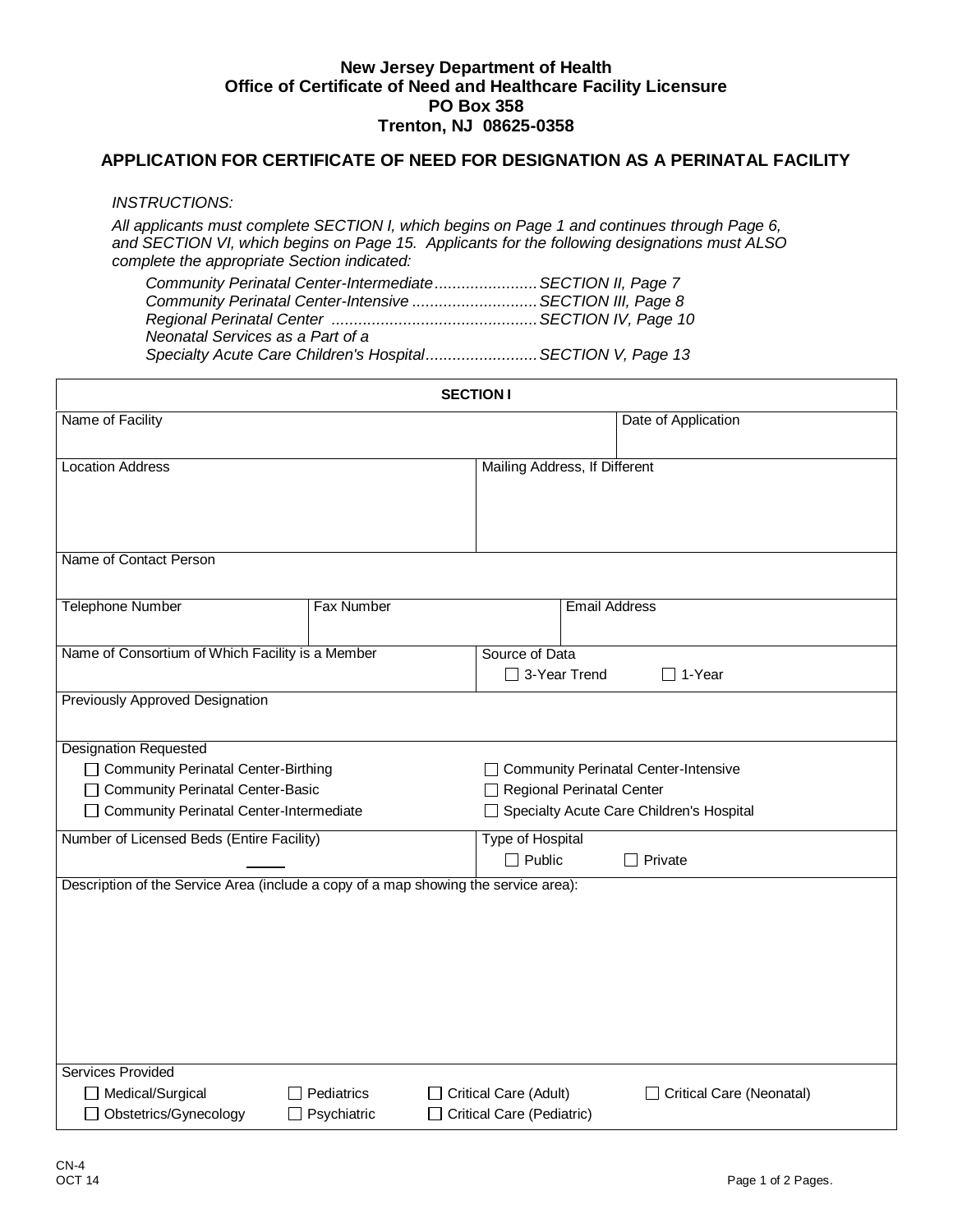| Name of Facility                                                            |                                                                 | Date of Application     |  |
|-----------------------------------------------------------------------------|-----------------------------------------------------------------|-------------------------|--|
| Population Served for Perinatal/Obstetric Service:                          |                                                                 |                         |  |
| Race Breakdown:                                                             |                                                                 |                         |  |
| White:                                                                      |                                                                 |                         |  |
| Black:                                                                      |                                                                 |                         |  |
| Asian:                                                                      |                                                                 |                         |  |
| Native American:                                                            |                                                                 |                         |  |
| Other:                                                                      |                                                                 |                         |  |
| Ethnicity Breakdown:                                                        |                                                                 |                         |  |
|                                                                             |                                                                 |                         |  |
| Hispanic:                                                                   |                                                                 |                         |  |
| Non-Hispanic:                                                               |                                                                 |                         |  |
| Percent of Payer Mix:                                                       |                                                                 |                         |  |
| Private Insurance:                                                          |                                                                 |                         |  |
| Managed Care Program (e.g., HMO/PPO):                                       |                                                                 |                         |  |
| Medicaid:                                                                   |                                                                 |                         |  |
| Self-Pay:                                                                   |                                                                 |                         |  |
| Charity Care:                                                               |                                                                 |                         |  |
| Age by Percent:                                                             |                                                                 |                         |  |
| Less than 5 Years:                                                          |                                                                 |                         |  |
| 5 - 18 Years:                                                               |                                                                 |                         |  |
| 19 - 44 Years:                                                              |                                                                 |                         |  |
| 45 - 65 Years:                                                              |                                                                 |                         |  |
| 65+ Years                                                                   |                                                                 |                         |  |
| Sex by Percent:                                                             |                                                                 |                         |  |
| Male:                                                                       |                                                                 |                         |  |
| Female:                                                                     |                                                                 |                         |  |
| Describe any other unique population characteristics in your regional area: |                                                                 |                         |  |
|                                                                             |                                                                 |                         |  |
|                                                                             |                                                                 |                         |  |
|                                                                             |                                                                 |                         |  |
|                                                                             |                                                                 |                         |  |
|                                                                             |                                                                 |                         |  |
|                                                                             | <b>OUTPATIENT DATA</b>                                          |                         |  |
| <b>Healthstart Participation:</b>                                           |                                                                 |                         |  |
|                                                                             | <b>PEDIATRIC</b>                                                | <b>PRENATAL</b>         |  |
| a. Is Hospital a Healthstart Provider?                                      | $\Box$ Yes<br>$\Box$ No                                         | $\Box$ Yes<br>$\Box$ No |  |
| b. If Yes, Provider Number:                                                 |                                                                 |                         |  |
| c. If No, is Application Pending?                                           | $\Box$ No<br>$\Box$ Yes                                         | $\Box$ Yes<br>$\Box$ No |  |
| d. If Yes, Date of Application *                                            |                                                                 |                         |  |
|                                                                             | (* Provide copy of Healthstart Application with CN Application) |                         |  |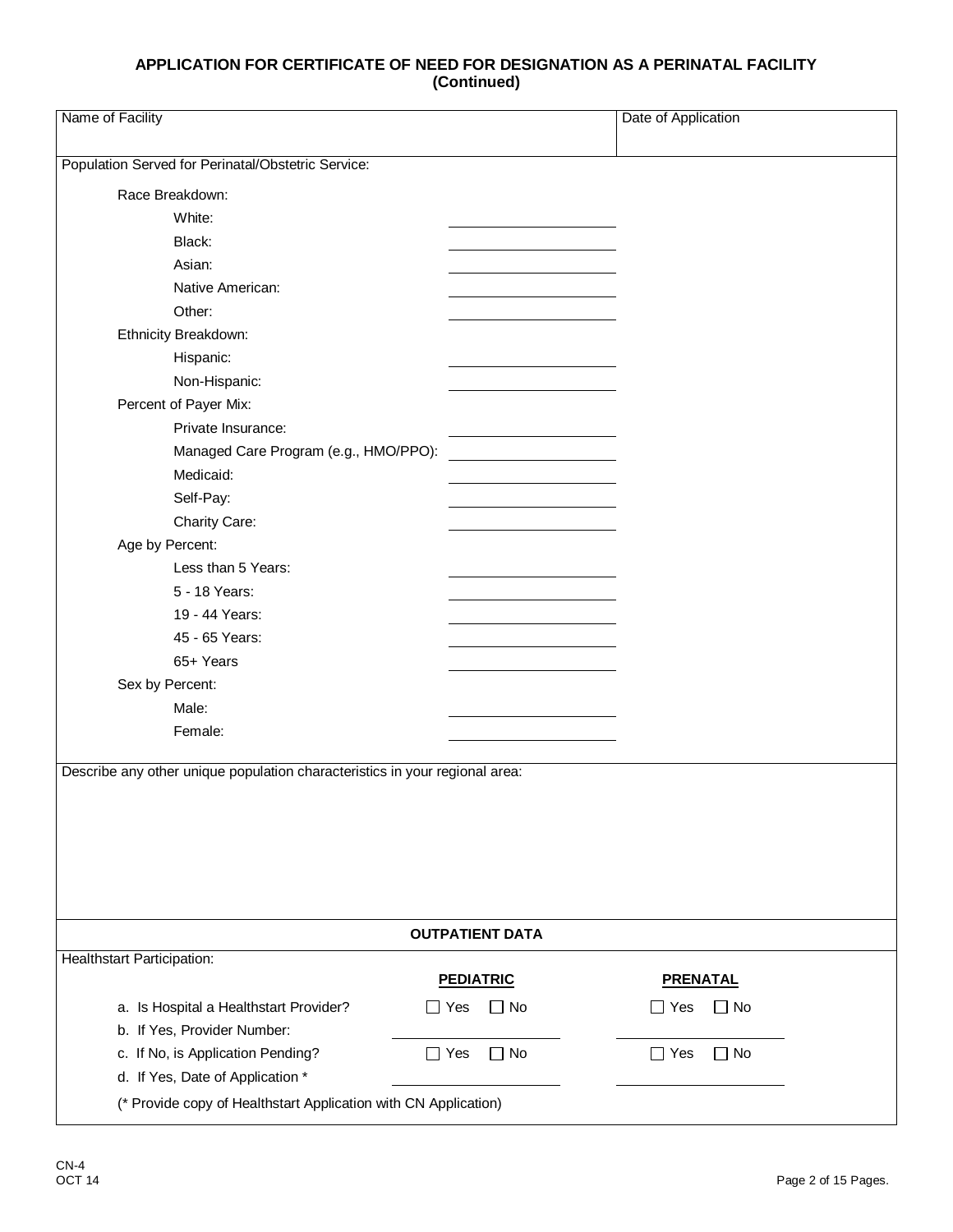| <b>AMBULATORY SERVICES</b>               |  |
|------------------------------------------|--|
| Prenatal and Postpartum Services:        |  |
| Days of Operation:                       |  |
| Hours of Operation:                      |  |
| Staffing (Number of FTE's):              |  |
| RN's:                                    |  |
| LPN's:                                   |  |
| Social Service Personnel:                |  |
| Nutritionists:                           |  |
| <b>Nurse Practitioners:</b>              |  |
| <b>Certified Nurse Midwives:</b>         |  |
| Family Practice Physicians:              |  |
| Obstetricians:                           |  |
| $\Box$ On-Site<br>Location:<br>Satellite |  |
| Location, If Off Site:                   |  |
| Number of Unduplicated Patients Served:  |  |
| % of Referrals:                          |  |
| To Home Follow-Up:                       |  |
| To WIC:                                  |  |
| To High-Risk OB:                         |  |
| To Family Planning:                      |  |
| % Returning for Postpartum Services:     |  |
| Number of Visits:                        |  |
| Percent of Payer Mix:                    |  |
| Private Insurance:                       |  |
| Managed Care Programs (e.g., HMO/PPO):   |  |
| Medicaid:                                |  |
| % Healthstart:                           |  |
| Self-Pay:<br>Charity Care:               |  |
|                                          |  |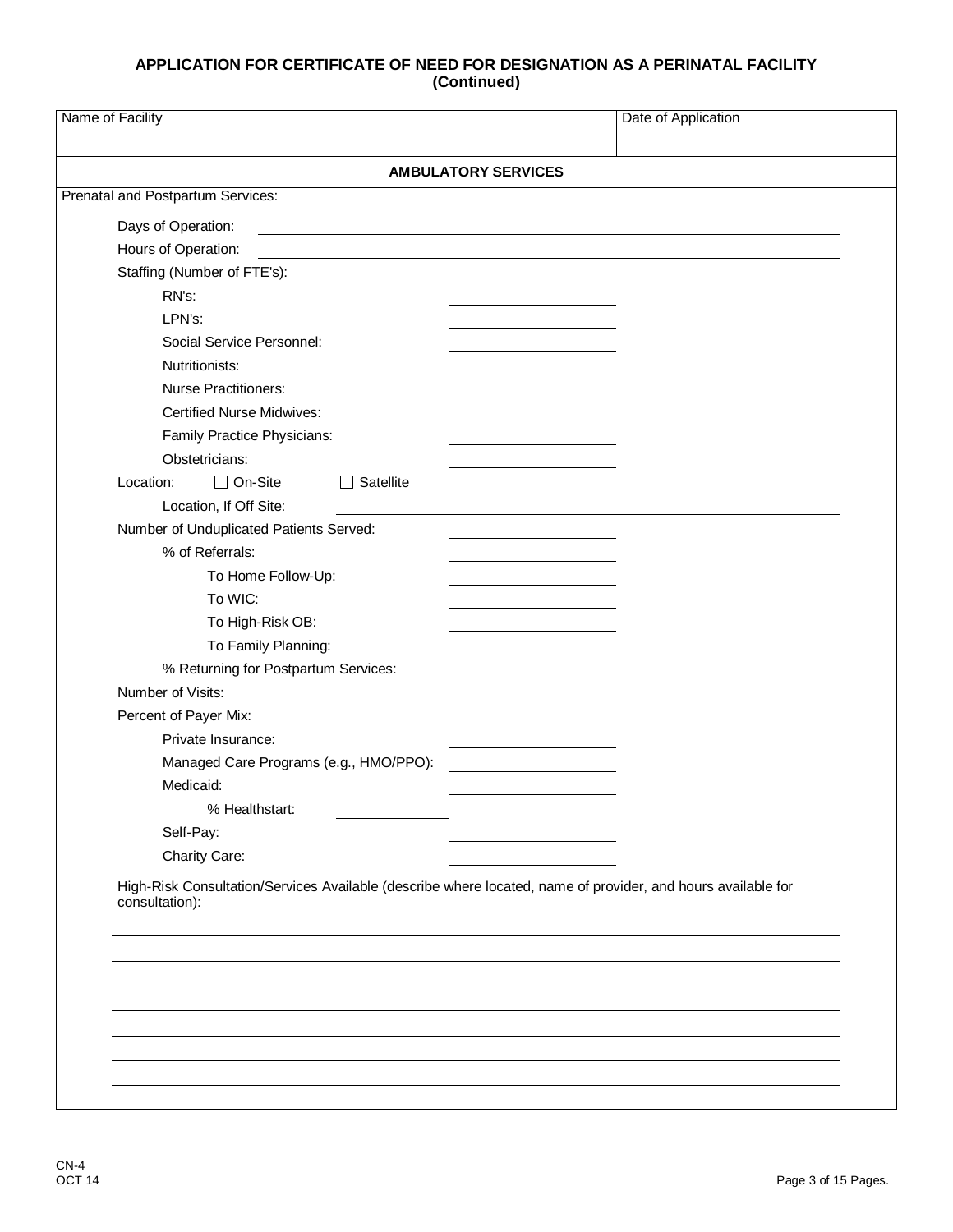| Name of Facility                                                                                                               |                     |                            |            |              | Date of Application        |
|--------------------------------------------------------------------------------------------------------------------------------|---------------------|----------------------------|------------|--------------|----------------------------|
| AMBULATORY SERVICES, CONTINUED                                                                                                 |                     |                            |            |              |                            |
| <b>Pediatric Services:</b>                                                                                                     |                     |                            |            |              |                            |
| Days of Operation:                                                                                                             |                     |                            |            |              |                            |
| Hours of Operation:                                                                                                            |                     |                            |            |              |                            |
| Staffing (Number of FTE's):                                                                                                    |                     |                            |            |              |                            |
| RN's:                                                                                                                          |                     |                            |            |              |                            |
| LPN's:                                                                                                                         |                     |                            |            |              |                            |
| Social Service Personnel:                                                                                                      |                     |                            |            |              |                            |
| Nutritionists:                                                                                                                 |                     |                            |            |              |                            |
| <b>Nurse Practitioners:</b>                                                                                                    |                     |                            |            |              |                            |
| Pediatricians:                                                                                                                 |                     |                            |            |              |                            |
| Family Practice Physicians:                                                                                                    |                     |                            |            |              |                            |
| $\Box$ On-Site<br>Location:                                                                                                    | Satellite           |                            |            |              |                            |
| Location, If Off Site:                                                                                                         |                     |                            |            |              |                            |
| Number of Unduplicated Patients Served:                                                                                        |                     |                            |            |              |                            |
| % of Referrals:                                                                                                                |                     |                            |            |              |                            |
| To Home Visit:                                                                                                                 |                     |                            |            |              |                            |
| To WIC:                                                                                                                        |                     |                            |            |              |                            |
| To Early Intervention:                                                                                                         |                     |                            |            |              |                            |
| Number of Visits:                                                                                                              |                     |                            |            |              |                            |
| Percent of Payer Mix:                                                                                                          |                     |                            |            |              |                            |
| Private Insurance:                                                                                                             |                     |                            |            |              |                            |
| Managed Care Programs (e.g., HMO/PPO):                                                                                         |                     |                            |            |              |                            |
| Medicaid:                                                                                                                      |                     |                            |            |              |                            |
| % Healthstart:                                                                                                                 |                     |                            |            |              |                            |
| Self-Pay:                                                                                                                      |                     |                            |            |              |                            |
| Charity Care:                                                                                                                  |                     |                            |            |              |                            |
| High-Risk Consultation/Services Available (describe where located, name of provider, and hours available for<br>consultation): |                     |                            |            |              |                            |
|                                                                                                                                |                     | <b>CONSULTANT SERVICES</b> |            |              |                            |
| <b>Consultant Services Available:</b>                                                                                          |                     |                            |            |              |                            |
|                                                                                                                                | On-Site             |                            | By Phone   |              | 24-Hour                    |
| Registered Dietician/Nutritionist                                                                                              | $\Box$ Yes          | $\Box$ No                  | $\Box$ Yes | $\Box$ No    | $\square$ No<br>$\Box$ Yes |
| Geneticists/Genetic Counselors                                                                                                 | $\Box$ Yes          | $\Box$ No                  | $\Box$ Yes | $\Box$ No    | $\Box$ Yes<br>$\Box$ No    |
| Social Workers                                                                                                                 | Yes<br>$\mathbf{I}$ | $\Box$ No                  | $\Box$ Yes | $\Box$ No    | $\Box$ Yes<br>$\square$ No |
| <b>Public Health Nurses</b>                                                                                                    | Yes<br>$\mathsf{L}$ | $\Box$ No                  | $\Box$ Yes | $\Box$ No    | $\Box$ Yes<br>$\Box$ No    |
| <b>Physician Specialists</b>                                                                                                   | $\Box$ Yes          | $\Box$ No                  | $\Box$ Yes | $\square$ No | $\Box$ Yes<br>$\square$ No |
| <b>Lactation Consultants</b>                                                                                                   | $\Box$ Yes          | $\Box$ No                  | $\Box$ Yes | $\Box$ No    | $\Box$ Yes<br>$\square$ No |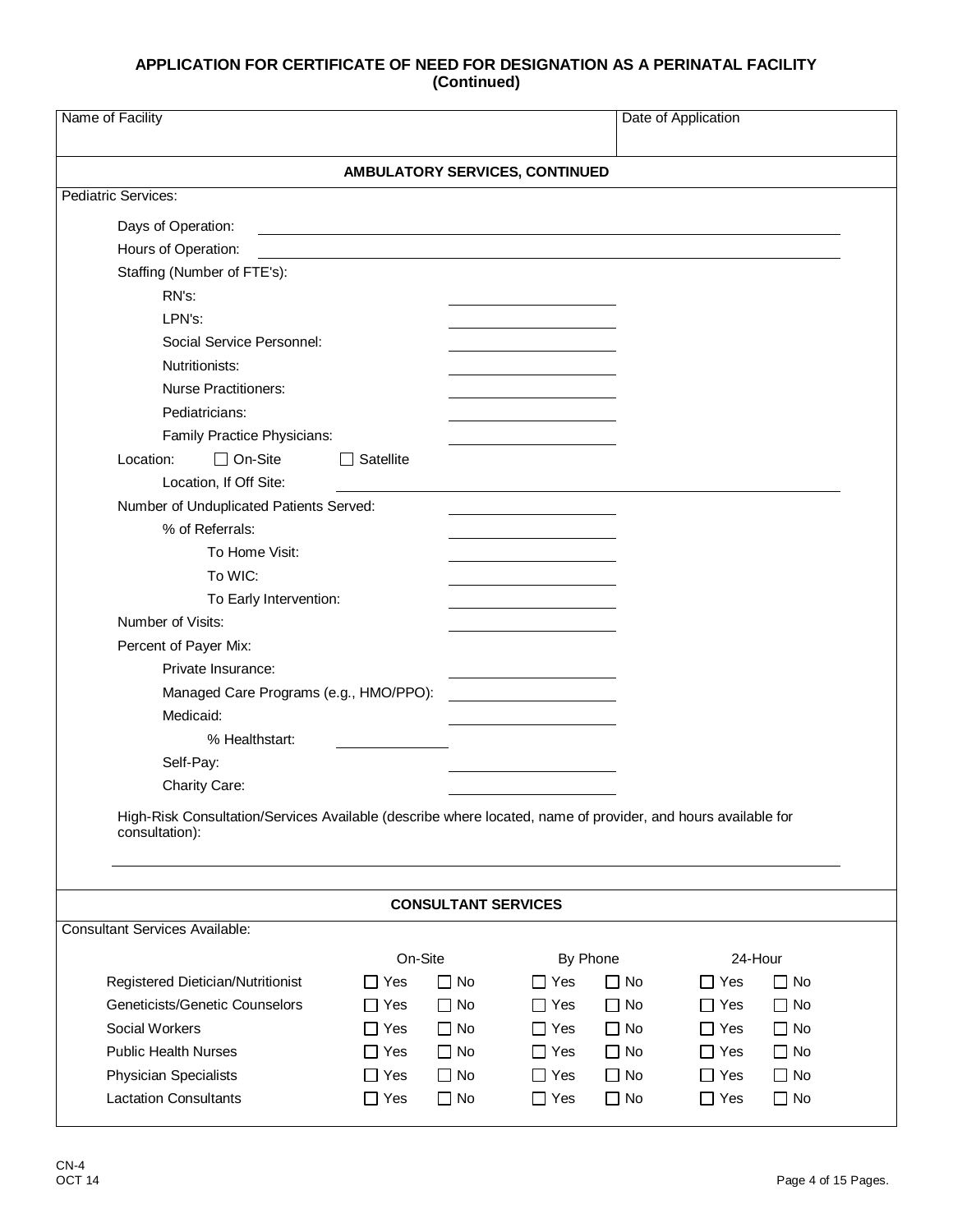|                                                                                                                                                                                                                                                                                                           |                                                                 | <b>INPATIENT DATA *</b> |                                       |                                          | (Report Previous Two (2) Years Separately) |                        |                                                                            |                                                           |
|-----------------------------------------------------------------------------------------------------------------------------------------------------------------------------------------------------------------------------------------------------------------------------------------------------------|-----------------------------------------------------------------|-------------------------|---------------------------------------|------------------------------------------|--------------------------------------------|------------------------|----------------------------------------------------------------------------|-----------------------------------------------------------|
| Number of Deliveries Per Year:                                                                                                                                                                                                                                                                            |                                                                 |                         |                                       |                                          | Number of Pediatric Admissions:            |                        |                                                                            |                                                           |
| Unit                                                                                                                                                                                                                                                                                                      | Number of<br>Licensed/<br>Approved<br>Beds/<br><b>Bassinets</b> | <b>Patient</b><br>Days  | Occupancy<br>Rate                     | Average<br><b>Daily</b><br><b>Census</b> | Transfer<br><b>In</b>                      | <b>Transfer</b><br>Out | <b>Total</b><br><b>Number</b><br>of Beds/<br><b>Bassinets</b><br>Requested | Number of<br>Increase/<br>Decrease In<br><b>Unit Size</b> |
| Labor                                                                                                                                                                                                                                                                                                     |                                                                 |                         |                                       |                                          |                                            |                        |                                                                            |                                                           |
| Delivery                                                                                                                                                                                                                                                                                                  |                                                                 |                         |                                       |                                          |                                            |                        |                                                                            |                                                           |
| Recovery                                                                                                                                                                                                                                                                                                  |                                                                 |                         |                                       |                                          |                                            |                        |                                                                            |                                                           |
| <b>LDR</b>                                                                                                                                                                                                                                                                                                |                                                                 |                         |                                       |                                          |                                            |                        |                                                                            |                                                           |
| Postpartum                                                                                                                                                                                                                                                                                                |                                                                 |                         |                                       |                                          |                                            |                        |                                                                            |                                                           |
| <b>LDRP</b>                                                                                                                                                                                                                                                                                               |                                                                 |                         |                                       |                                          |                                            |                        |                                                                            |                                                           |
| Newborn                                                                                                                                                                                                                                                                                                   |                                                                 |                         |                                       |                                          |                                            |                        |                                                                            |                                                           |
| Intermediate                                                                                                                                                                                                                                                                                              |                                                                 |                         |                                       |                                          |                                            |                        |                                                                            |                                                           |
| Intensive Unit                                                                                                                                                                                                                                                                                            |                                                                 |                         |                                       |                                          |                                            |                        |                                                                            |                                                           |
| * If Certificate of Need is for relocation of beds in a Health System, provide above data for each site separately.                                                                                                                                                                                       |                                                                 |                         |                                       |                                          |                                            |                        |                                                                            |                                                           |
| Have any construction Certificates of Need been approved for your facility for the above services?<br>$\Box$ Yes<br>$\Box$ No<br>a.<br>$\Box$ Yes<br>Specify:<br>b.<br>Are any construction Certificates of Need pending approval for your facility for the above services?<br>$\Box$ Yes<br>$\square$ No | Is construction underway or to commence shortly?<br>$\Box$ No   |                         | If Yes, include copies of blueprints. |                                          |                                            |                        |                                                                            |                                                           |
| Specify:<br>a.<br>Will the designation requested in this application require any new construction which will require a Certificate of Need?<br>$\Box$ Yes<br>$\Box$ No                                                                                                                                    |                                                                 |                         |                                       |                                          |                                            |                        |                                                                            |                                                           |
| Does the facility currently meet all construction standards for the designation being requested?                                                                                                                                                                                                          |                                                                 |                         |                                       |                                          |                                            |                        |                                                                            |                                                           |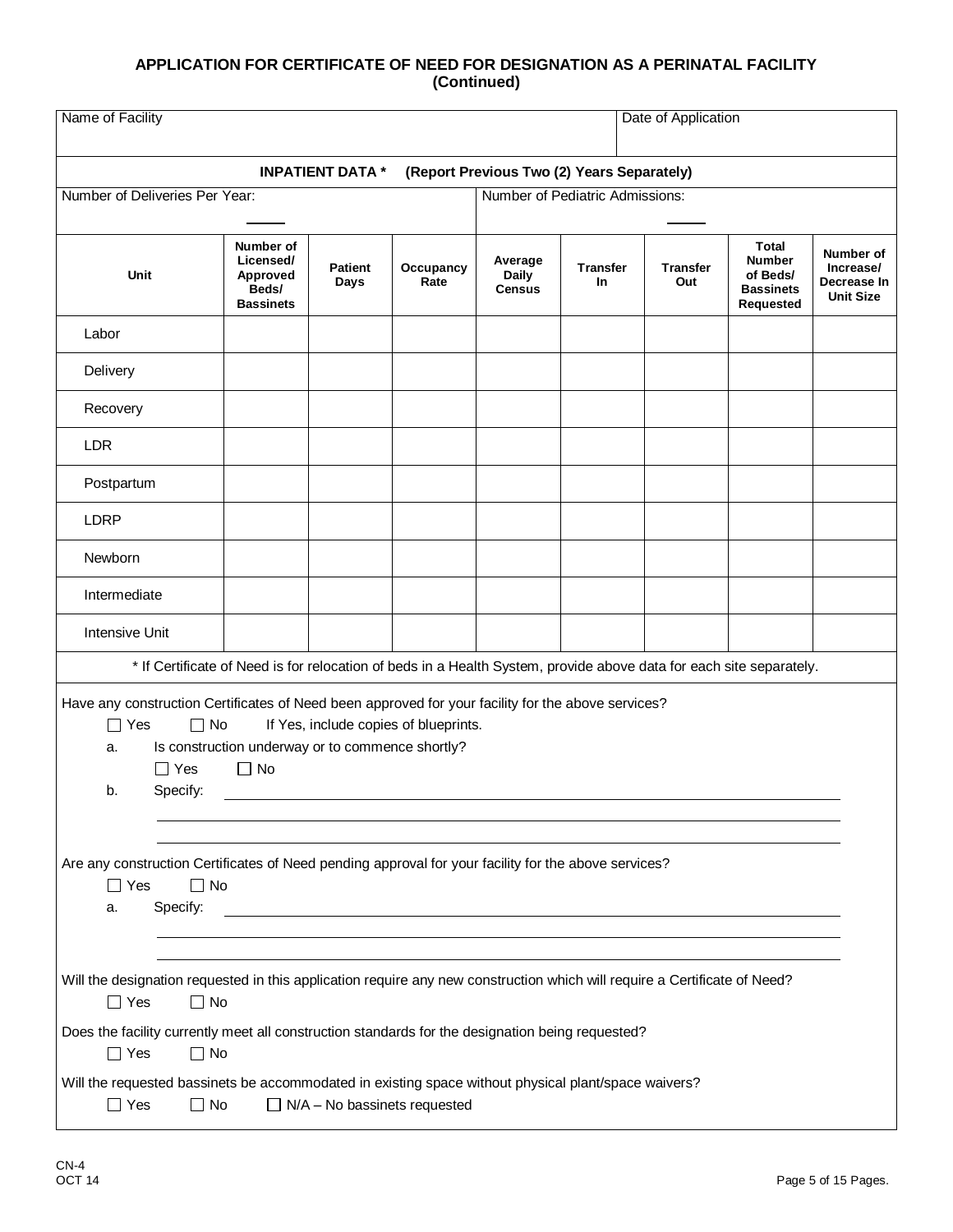| Name of Facility      |                                                                    |           |                                                                                                | Date of Application |
|-----------------------|--------------------------------------------------------------------|-----------|------------------------------------------------------------------------------------------------|---------------------|
|                       |                                                                    |           | <b>RESIDENCY PROGRAMS</b>                                                                      |                     |
|                       | Does your facility have residency programs in the following areas: |           |                                                                                                |                     |
| Obstetrics:           | $\Box$ Yes                                                         | $\Box$ No | If Yes, Number of Current Residents:                                                           |                     |
| Pediatrics:           | $\Box$ Yes                                                         | $\Box$ No | If Yes, Number of Current Residents:                                                           |                     |
| Family Practice:      | $\Box$ Yes                                                         | $\Box$ No | If Yes, Number of Current Residents:                                                           |                     |
|                       |                                                                    |           |                                                                                                |                     |
|                       |                                                                    |           | Description of Physical Plant for the Above-Mentioned Units and Surgical Suite for C-Sections. |                     |
|                       |                                                                    |           |                                                                                                |                     |
|                       |                                                                    |           |                                                                                                |                     |
|                       |                                                                    |           |                                                                                                |                     |
|                       |                                                                    |           |                                                                                                |                     |
|                       |                                                                    |           |                                                                                                |                     |
|                       |                                                                    |           |                                                                                                |                     |
|                       |                                                                    |           |                                                                                                |                     |
|                       |                                                                    |           |                                                                                                |                     |
|                       |                                                                    |           |                                                                                                |                     |
|                       |                                                                    |           |                                                                                                |                     |
|                       |                                                                    |           |                                                                                                |                     |
|                       |                                                                    |           |                                                                                                |                     |
|                       |                                                                    |           |                                                                                                |                     |
|                       |                                                                    |           |                                                                                                |                     |
|                       |                                                                    |           |                                                                                                |                     |
|                       |                                                                    |           |                                                                                                |                     |
|                       |                                                                    |           |                                                                                                |                     |
|                       |                                                                    |           | Are all staffing requirements met for the type of designation for which you are applying?      |                     |
| $\Box$ Yes $\Box$ No  |                                                                    |           |                                                                                                |                     |
| If No, explain:<br>a. |                                                                    |           |                                                                                                |                     |
|                       |                                                                    |           |                                                                                                |                     |
|                       |                                                                    |           |                                                                                                |                     |
|                       |                                                                    |           |                                                                                                |                     |
|                       |                                                                    |           |                                                                                                |                     |
|                       |                                                                    |           |                                                                                                |                     |
|                       |                                                                    |           |                                                                                                |                     |
|                       |                                                                    |           |                                                                                                |                     |
|                       |                                                                    |           |                                                                                                |                     |
|                       |                                                                    |           |                                                                                                |                     |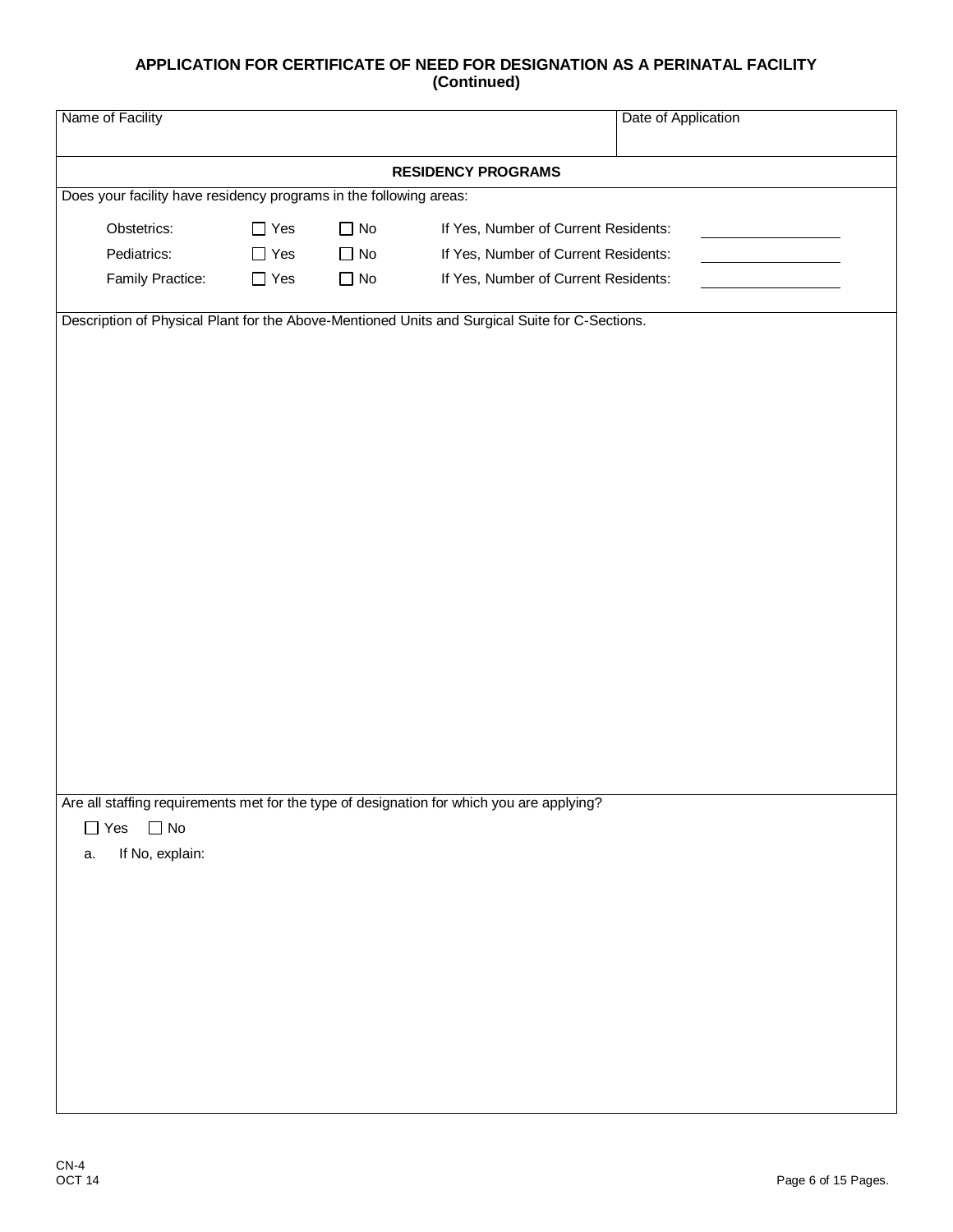| Name of Facility                                                                                                                       |            | Date of Application                 |  |  |
|----------------------------------------------------------------------------------------------------------------------------------------|------------|-------------------------------------|--|--|
| <b>SECTION II</b><br>TO BE COMPLETED BY FACILITIES APPLYING FOR DESIGNATION AS A<br><b>COMMUNITY PERINATAL CENTER</b><br>-INTERMEDIATE |            |                                     |  |  |
| Number of Maternal-Fetal Transports Made:                                                                                              |            | Number of Neonatal Transports Made: |  |  |
| Staff Requirements (available on a 24-hour basis and able to arrive within 30 minutes or in hospital):                                 |            |                                     |  |  |
| Obstetrician or Obstetric Resident with Three (3) Years of Training                                                                    | $\Box$ Yes | $\Box$ No                           |  |  |
| Pediatrician with Training and Experience in Neonatal Medicine                                                                         | $\Box$ Yes | $\Box$ No                           |  |  |
| Anesthesiologist/Nurse Anesthetist                                                                                                     | $\Box$ Yes | $\Box$ No                           |  |  |
| Registered Nurse (clinical responsibility)                                                                                             | $\Box$ Yes | $\Box$ No                           |  |  |
| Registered Nurse Staff Ratio:                                                                                                          |            |                                     |  |  |
| Newborn (Includes Licensed Nurses) 1:8                                                                                                 | $\Box$ Yes | $\Box$ No                           |  |  |
| Intermediate 1:4                                                                                                                       | $\Box$ Yes | $\Box$ No                           |  |  |
| Attach copies of the following documentation:                                                                                          |            |                                     |  |  |
| 1.<br>Copy of Perinatal Record Utilized by Providers                                                                                   |            |                                     |  |  |
| Copy of Criteria for Transfer<br>2.                                                                                                    |            |                                     |  |  |
| Copy of Letters of Agreement with Maternal-Fetal and Neonatal Transports<br>3.                                                         |            |                                     |  |  |
| Copy of Contracts with All Required Staff, Including Written Policy for Arrival Time<br>4.                                             |            |                                     |  |  |
| Describe home follow-up services for women and infants:                                                                                |            |                                     |  |  |
|                                                                                                                                        |            |                                     |  |  |
|                                                                                                                                        |            |                                     |  |  |
|                                                                                                                                        |            |                                     |  |  |
|                                                                                                                                        |            |                                     |  |  |
|                                                                                                                                        |            |                                     |  |  |
|                                                                                                                                        |            |                                     |  |  |
|                                                                                                                                        |            |                                     |  |  |
|                                                                                                                                        |            |                                     |  |  |
|                                                                                                                                        |            |                                     |  |  |
|                                                                                                                                        |            |                                     |  |  |
| Describe family planning services:                                                                                                     |            |                                     |  |  |
|                                                                                                                                        |            |                                     |  |  |
|                                                                                                                                        |            |                                     |  |  |
|                                                                                                                                        |            |                                     |  |  |
|                                                                                                                                        |            |                                     |  |  |
|                                                                                                                                        |            |                                     |  |  |
|                                                                                                                                        |            |                                     |  |  |
|                                                                                                                                        |            |                                     |  |  |
|                                                                                                                                        |            |                                     |  |  |
|                                                                                                                                        |            |                                     |  |  |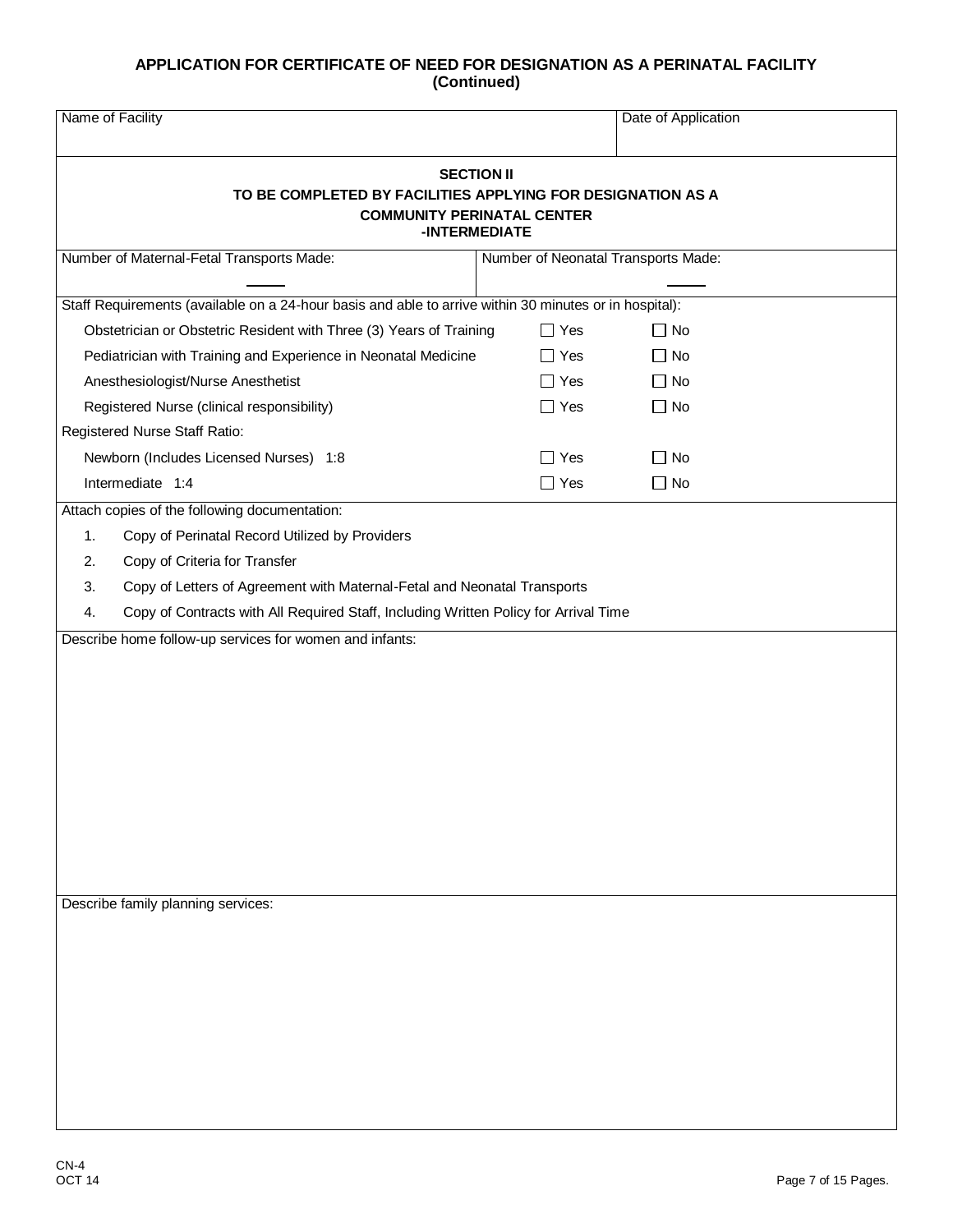| Name of Facility                                                                                                                     |                                     |            | Date of Application                     |  |
|--------------------------------------------------------------------------------------------------------------------------------------|-------------------------------------|------------|-----------------------------------------|--|
| <b>SECTION III</b><br>TO BE COMPLETED BY FACILITIES APPLYING FOR DESIGNATION AS A<br><b>COMMUNITY PERINATAL CENTER</b><br>-INTENSIVE |                                     |            |                                         |  |
| Number of Maternal-Fetal Transports Made:                                                                                            | Number of Neonatal Transports Made: |            | Number of Neonatal Transports Accepted: |  |
| <b>Staff Requirements</b>                                                                                                            |                                     |            |                                         |  |
| Available on a 24-hour basis and able to arrive within 30 minutes or in hospital):                                                   |                                     |            |                                         |  |
| Obstetrician                                                                                                                         |                                     | $\Box$ Yes | $\Box$ No                               |  |
| Neonatologist                                                                                                                        |                                     | $\Box$ Yes | $\Box$ No                               |  |
| Anesthesiologist with Special Training in Care of Neonates                                                                           |                                     | $\Box$ Yes | $\Box$ No                               |  |
| Registered Nurse (clinical responsibility)                                                                                           |                                     | $\Box$ Yes | $\Box$ No                               |  |
| Available on a 24-hour basis and able to arrive within 30 minutes or in hospital):                                                   |                                     |            |                                         |  |
| Neonatologist, Neonatal Fellow or Pediatrician with Training in                                                                      |                                     |            |                                         |  |
| <b>Neonatal Medicine</b>                                                                                                             |                                     | $\Box$ Yes | $\Box$ No                               |  |
| Registered Nurse Staff Ratio:                                                                                                        |                                     |            |                                         |  |
| Newborn (Includes Licensed Nurses) 1:8                                                                                               |                                     | $\Box$ Yes | $\Box$ No                               |  |
| Intermediate 1:4                                                                                                                     |                                     | $\Box$ Yes | $\Box$ No                               |  |
| Intensive 1:2                                                                                                                        |                                     | $\Box$ Yes | $\Box$ No                               |  |
| Does your facility have a Neonatal Transport Team?                                                                                   |                                     |            |                                         |  |
| $\Box$ Yes<br>$\Box$ No                                                                                                              |                                     |            |                                         |  |
| If Yes, describe team members and vehicles:                                                                                          |                                     |            |                                         |  |
|                                                                                                                                      |                                     |            |                                         |  |
|                                                                                                                                      |                                     |            |                                         |  |
|                                                                                                                                      |                                     |            |                                         |  |
|                                                                                                                                      |                                     |            |                                         |  |
|                                                                                                                                      |                                     |            |                                         |  |
|                                                                                                                                      |                                     |            |                                         |  |
|                                                                                                                                      |                                     |            |                                         |  |
|                                                                                                                                      |                                     |            |                                         |  |
|                                                                                                                                      |                                     |            |                                         |  |
|                                                                                                                                      |                                     |            |                                         |  |
|                                                                                                                                      |                                     |            |                                         |  |
|                                                                                                                                      |                                     |            |                                         |  |
| Attach copies of the following documentation:                                                                                        |                                     |            |                                         |  |
| 1.<br>Copy of Perinatal Record Utilized by Providers                                                                                 |                                     |            |                                         |  |
| Copy of Criteria for Transfer<br>2.                                                                                                  |                                     |            |                                         |  |
| Copy of Letters of Agreement with Maternal-Fetal and Neonatal Transports Made Out of Facility<br>3.                                  |                                     |            |                                         |  |
| Copy of Contracts with All Required Staff, Including Written Policy for Arrival Time<br>4.                                           |                                     |            |                                         |  |
| Copy of Letters of Agreement for Neonatal Transports Accepted<br>5.                                                                  |                                     |            |                                         |  |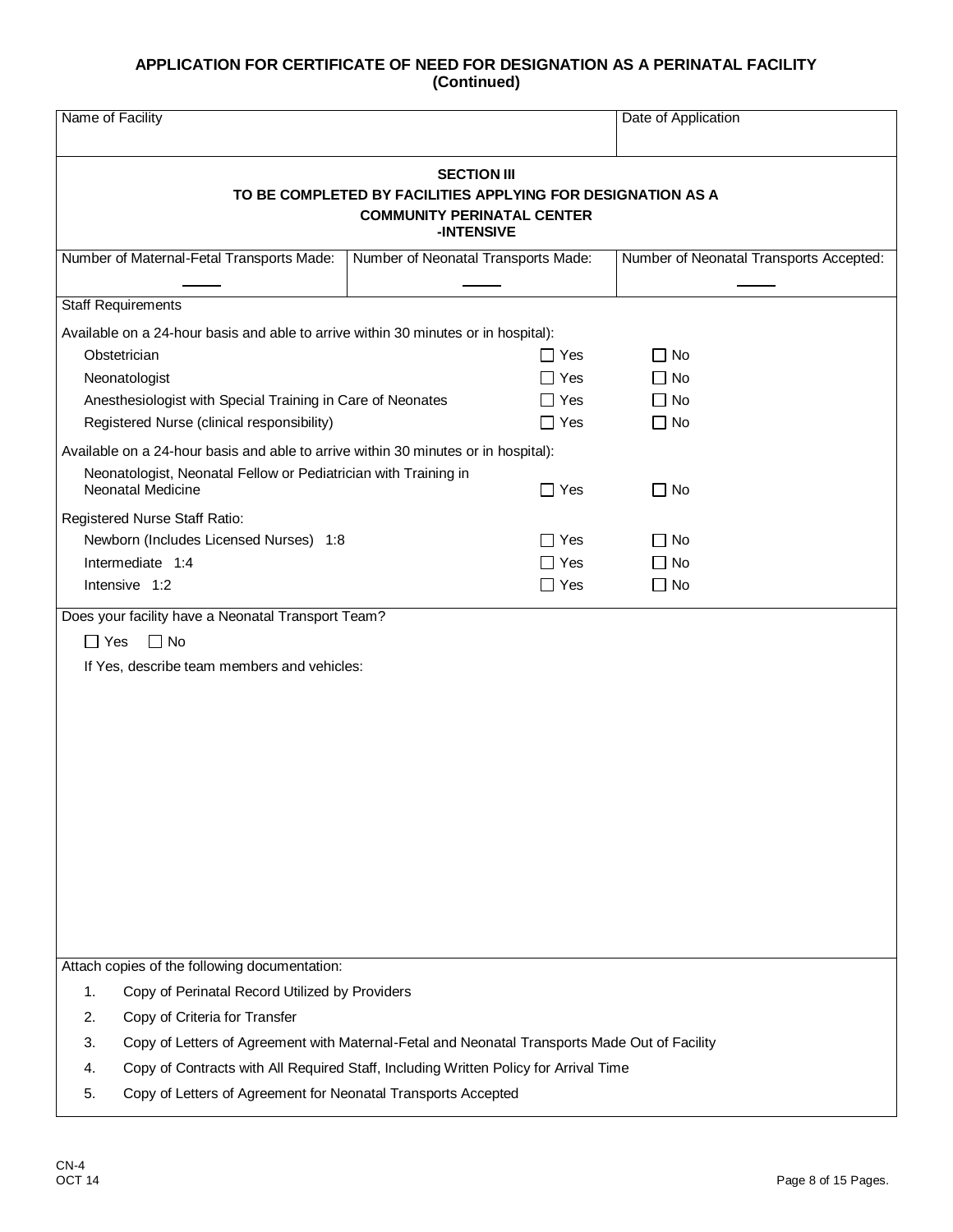| Name of Facility                                                                                                                                | Date of Application |  |  |  |
|-------------------------------------------------------------------------------------------------------------------------------------------------|---------------------|--|--|--|
| <b>SECTION III, CONTINUED</b><br>TO BE COMPLETED BY FACILITIES APPLYING FOR DESIGNATION AS A<br><b>COMMUNITY PERINATAL CENTER</b><br>-INTENSIVE |                     |  |  |  |
| Describe home follow-up services for women and infants:                                                                                         |                     |  |  |  |
|                                                                                                                                                 |                     |  |  |  |
|                                                                                                                                                 |                     |  |  |  |
|                                                                                                                                                 |                     |  |  |  |
|                                                                                                                                                 |                     |  |  |  |
|                                                                                                                                                 |                     |  |  |  |
|                                                                                                                                                 |                     |  |  |  |
|                                                                                                                                                 |                     |  |  |  |
| Describe family planning services:                                                                                                              |                     |  |  |  |
|                                                                                                                                                 |                     |  |  |  |
|                                                                                                                                                 |                     |  |  |  |
|                                                                                                                                                 |                     |  |  |  |
|                                                                                                                                                 |                     |  |  |  |
|                                                                                                                                                 |                     |  |  |  |
|                                                                                                                                                 |                     |  |  |  |
| Describe provision or arrangements for high-risk infant screening and tracking program:                                                         |                     |  |  |  |
|                                                                                                                                                 |                     |  |  |  |
|                                                                                                                                                 |                     |  |  |  |
|                                                                                                                                                 |                     |  |  |  |
|                                                                                                                                                 |                     |  |  |  |
|                                                                                                                                                 |                     |  |  |  |
|                                                                                                                                                 |                     |  |  |  |
|                                                                                                                                                 |                     |  |  |  |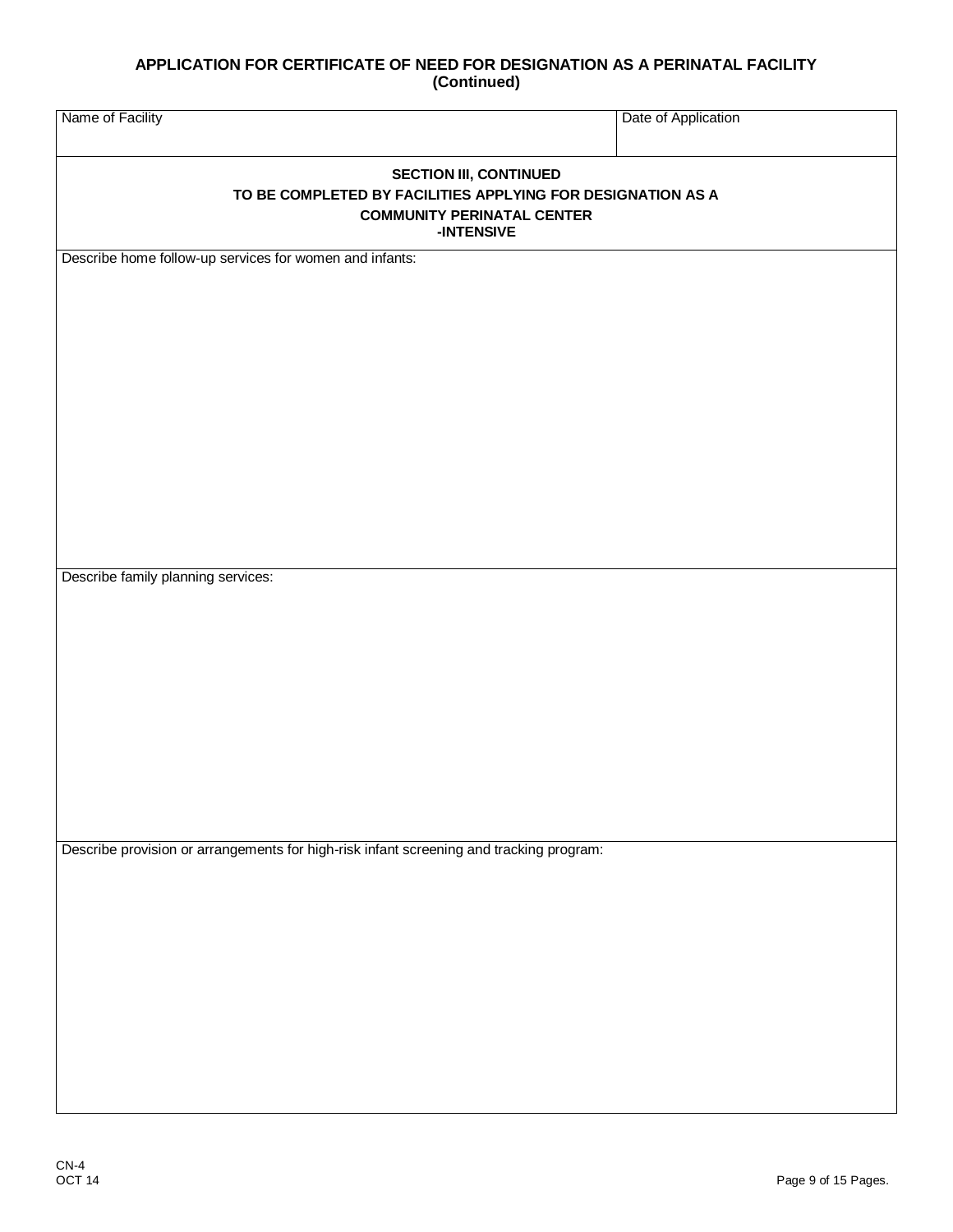| Name of Facility                                                                                                                                                                                                                                                                                                                                                                                                                                                                                                                                        |                                                       | Date of Application                                          |
|---------------------------------------------------------------------------------------------------------------------------------------------------------------------------------------------------------------------------------------------------------------------------------------------------------------------------------------------------------------------------------------------------------------------------------------------------------------------------------------------------------------------------------------------------------|-------------------------------------------------------|--------------------------------------------------------------|
| TO BE COMPLETED BY FACILITIES APPLYING FOR DESIGNATION AS A                                                                                                                                                                                                                                                                                                                                                                                                                                                                                             | <b>SECTION IV</b><br><b>REGIONAL PERINATAL CENTER</b> |                                                              |
| Number of Maternal-Referrals (include co-managed or delivered<br>at the RPC even if delivered by referring Obstetrician):                                                                                                                                                                                                                                                                                                                                                                                                                               | Number of Neonatal Transports Accepted:               |                                                              |
| Number of Low Birthweight Infants (<2500 grams) Managed in<br>Preceeding 2 Years:                                                                                                                                                                                                                                                                                                                                                                                                                                                                       | in Preceeding 2 Years:                                | Number of Very Low Birthweight Infants (<1500 grams) Managed |
| Number of Neonatal Transports Accepted:                                                                                                                                                                                                                                                                                                                                                                                                                                                                                                                 | Percentage of Transports for the Region:              |                                                              |
| Attach copies of the following documentation:<br>Copy of Perinatal Record Utilized by Providers<br>1.<br>Copy of Letters of Agreement with Maternal-Fetal and Neonatal Transports Accepted and Back Transports of Infants<br>2.<br>Copy of Contracts with All Required Staff, Including Written Policy for Arrival Time<br>3.<br>Copy of Contracts with Subspecialists, Including Written Policy for Arrival Time<br>4.<br>Describe outreach and educational activities to professionals within the region (attach additional documentation if needed): |                                                       |                                                              |
| Describe follow-up home care services for high-risk women and infants:                                                                                                                                                                                                                                                                                                                                                                                                                                                                                  |                                                       |                                                              |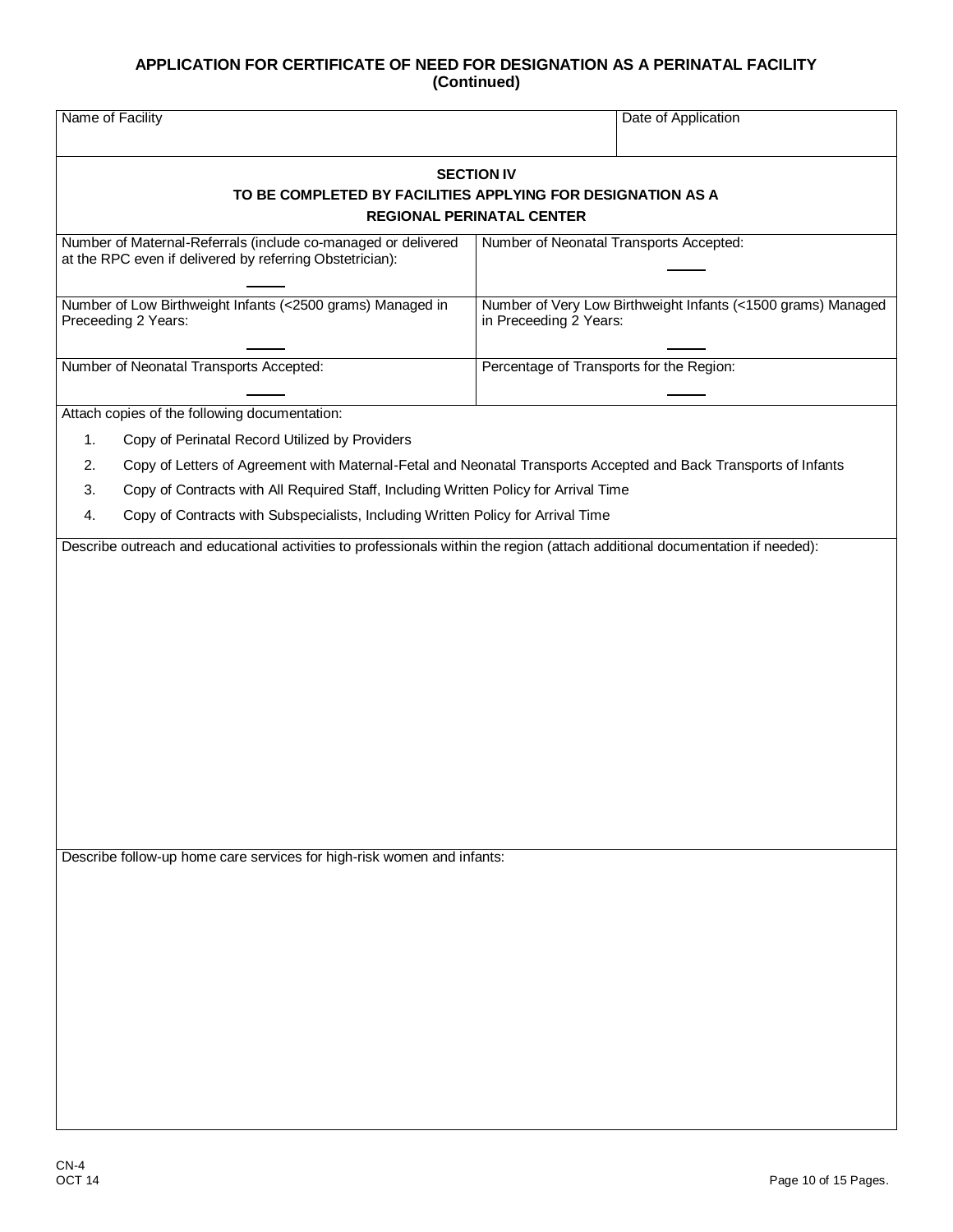| Name of Facility                                                                                                                |            | Date of Application |  |  |
|---------------------------------------------------------------------------------------------------------------------------------|------------|---------------------|--|--|
| <b>SECTION IV, CONTINUED</b><br>TO BE COMPLETED BY FACILITIES APPLYING FOR DESIGNATION AS A<br><b>REGIONAL PERINATAL CENTER</b> |            |                     |  |  |
| Describe family planning services:                                                                                              |            |                     |  |  |
|                                                                                                                                 |            |                     |  |  |
|                                                                                                                                 |            |                     |  |  |
|                                                                                                                                 |            |                     |  |  |
|                                                                                                                                 |            |                     |  |  |
|                                                                                                                                 |            |                     |  |  |
|                                                                                                                                 |            |                     |  |  |
|                                                                                                                                 |            |                     |  |  |
|                                                                                                                                 |            |                     |  |  |
|                                                                                                                                 |            |                     |  |  |
|                                                                                                                                 |            |                     |  |  |
|                                                                                                                                 |            |                     |  |  |
|                                                                                                                                 |            |                     |  |  |
|                                                                                                                                 |            |                     |  |  |
| Describe high risk infant screening and tracking program:                                                                       |            |                     |  |  |
|                                                                                                                                 |            |                     |  |  |
|                                                                                                                                 |            |                     |  |  |
|                                                                                                                                 |            |                     |  |  |
|                                                                                                                                 |            |                     |  |  |
|                                                                                                                                 |            |                     |  |  |
|                                                                                                                                 |            |                     |  |  |
|                                                                                                                                 |            |                     |  |  |
|                                                                                                                                 |            |                     |  |  |
|                                                                                                                                 |            |                     |  |  |
|                                                                                                                                 |            |                     |  |  |
|                                                                                                                                 |            |                     |  |  |
|                                                                                                                                 |            |                     |  |  |
| <b>Staff Requirements</b>                                                                                                       |            |                     |  |  |
| Available on a 24-hour basis and able to arrive within 30 minutes:                                                              |            |                     |  |  |
| Perinatologist                                                                                                                  | $\Box$ Yes | $\square$ No        |  |  |
| Neonatologist                                                                                                                   | $\Box$ Yes | $\Box$ No           |  |  |
| Anesthesiologist with Special Training in Care of Neonates                                                                      | $\Box$ Yes | $\Box$ No           |  |  |
| Perinatal Clinical Specialist (with Master's in MCH)                                                                            | $\Box$ Yes | $\Box$ No           |  |  |
| Available on a 24-hour basis, present in hospital:                                                                              |            |                     |  |  |
| Obstetrician                                                                                                                    | $\Box$ Yes | $\Box$ No           |  |  |
| Neonatologist, Neonatal Fellow or Pediatrician with Training in<br>Neonatal Medicine                                            | $\Box$ Yes | $\Box$ No           |  |  |
| Registered Nurse Staff Ratio:                                                                                                   |            |                     |  |  |
| Newborn (Includes Licensed Nurses) 1:8                                                                                          | $\Box$ Yes | $\Box$ No           |  |  |
| Intermediate 1:4                                                                                                                | $\Box$ Yes | $\Box$ No           |  |  |
| Intensive 1:2                                                                                                                   | $\Box$ Yes | $\Box$ No           |  |  |
|                                                                                                                                 |            |                     |  |  |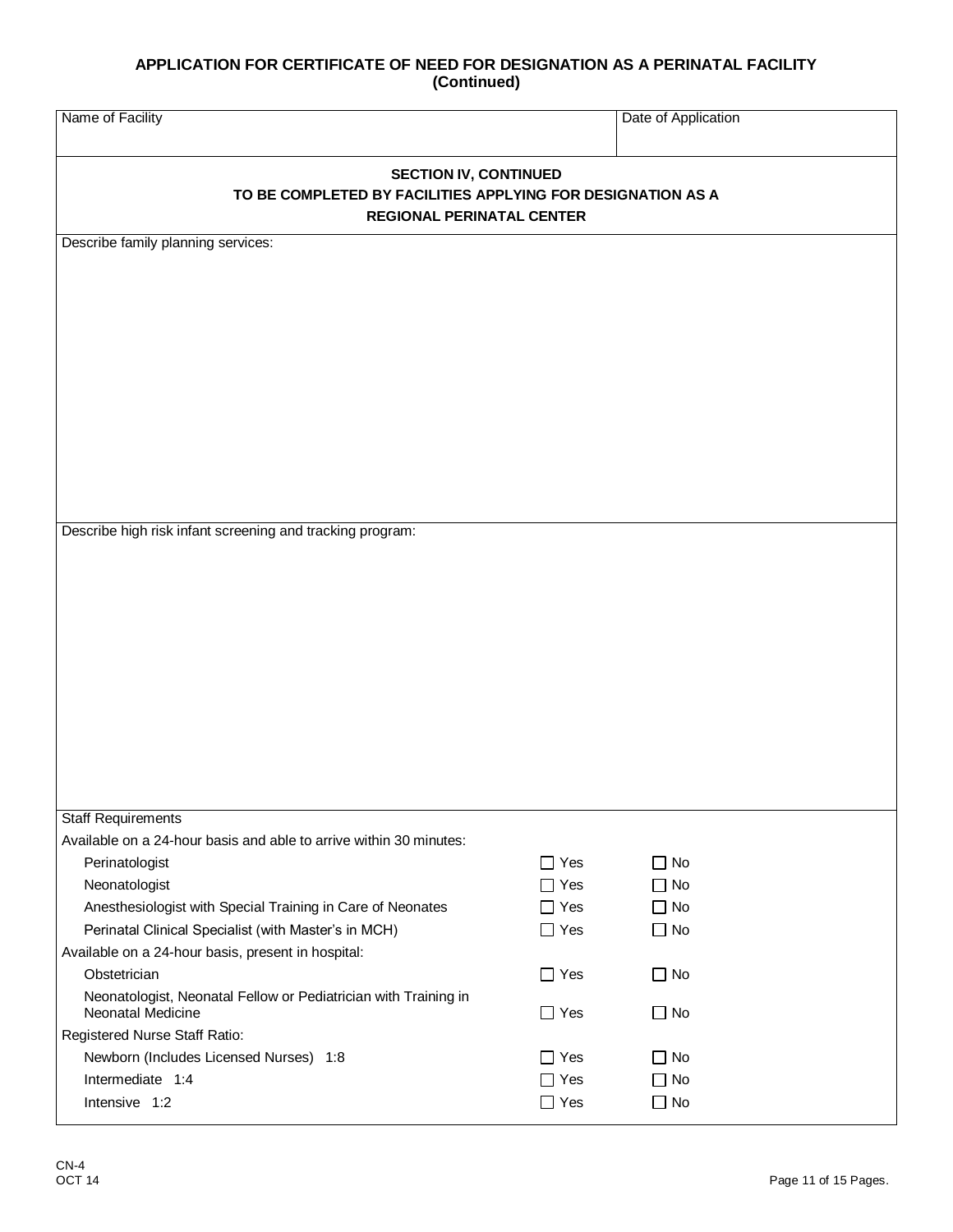| Name of Facility                                                                                                                | Date of Application |        |  |
|---------------------------------------------------------------------------------------------------------------------------------|---------------------|--------|--|
| <b>SECTION IV, CONTINUED</b><br>TO BE COMPLETED BY FACILITIES APPLYING FOR DESIGNATION AS A<br><b>REGIONAL PERINATAL CENTER</b> |                     |        |  |
| How long has the board certified perinatologist been on staff?                                                                  |                     |        |  |
|                                                                                                                                 | Years               | Months |  |
| Does your facility have 24-hour consultation capabilities with subspecialists?                                                  |                     |        |  |
| $\Box$ No<br>$\Box$ Yes                                                                                                         |                     |        |  |
| Does your facility have antenatal testing capability?                                                                           |                     |        |  |
| $\Box$ Yes<br>$\Box$ No                                                                                                         |                     |        |  |
| If yes, describe all components and follow-up procedures:<br>a.                                                                 |                     |        |  |
|                                                                                                                                 |                     |        |  |
|                                                                                                                                 |                     |        |  |
|                                                                                                                                 |                     |        |  |
|                                                                                                                                 |                     |        |  |
|                                                                                                                                 |                     |        |  |
|                                                                                                                                 |                     |        |  |
| Does your facility have a high-risk prenatal clinic under the direction of a board certified perinatologist?                    |                     |        |  |
| $\Box$ Yes<br>$\Box$ No                                                                                                         |                     |        |  |
| If yes, give location:<br>a.                                                                                                    |                     |        |  |
|                                                                                                                                 |                     |        |  |
|                                                                                                                                 |                     |        |  |
|                                                                                                                                 |                     |        |  |
| Does your facility have a maternal-fetal transport team?                                                                        |                     |        |  |
| $\Box$ Yes<br>$\Box$ No                                                                                                         |                     |        |  |
| If yes, describe team members and vehicle used:<br>a.                                                                           |                     |        |  |
|                                                                                                                                 |                     |        |  |
|                                                                                                                                 |                     |        |  |
| Describe reasons for any maternal-fetal transports out of your facility:<br>b.                                                  |                     |        |  |
|                                                                                                                                 |                     |        |  |
|                                                                                                                                 |                     |        |  |
|                                                                                                                                 |                     |        |  |
|                                                                                                                                 |                     |        |  |
|                                                                                                                                 |                     |        |  |
|                                                                                                                                 |                     |        |  |
| Does your facility have a neonatal transport team?                                                                              |                     |        |  |
| $\Box$ Yes<br>$\Box$ No                                                                                                         |                     |        |  |
| If yes, describe team members and vehicle used:<br>a.                                                                           |                     |        |  |
|                                                                                                                                 |                     |        |  |
| Describe reasons for any neonatal transports out of your facility:<br>b.                                                        |                     |        |  |
|                                                                                                                                 |                     |        |  |
|                                                                                                                                 |                     |        |  |
|                                                                                                                                 |                     |        |  |
|                                                                                                                                 |                     |        |  |
|                                                                                                                                 |                     |        |  |
|                                                                                                                                 |                     |        |  |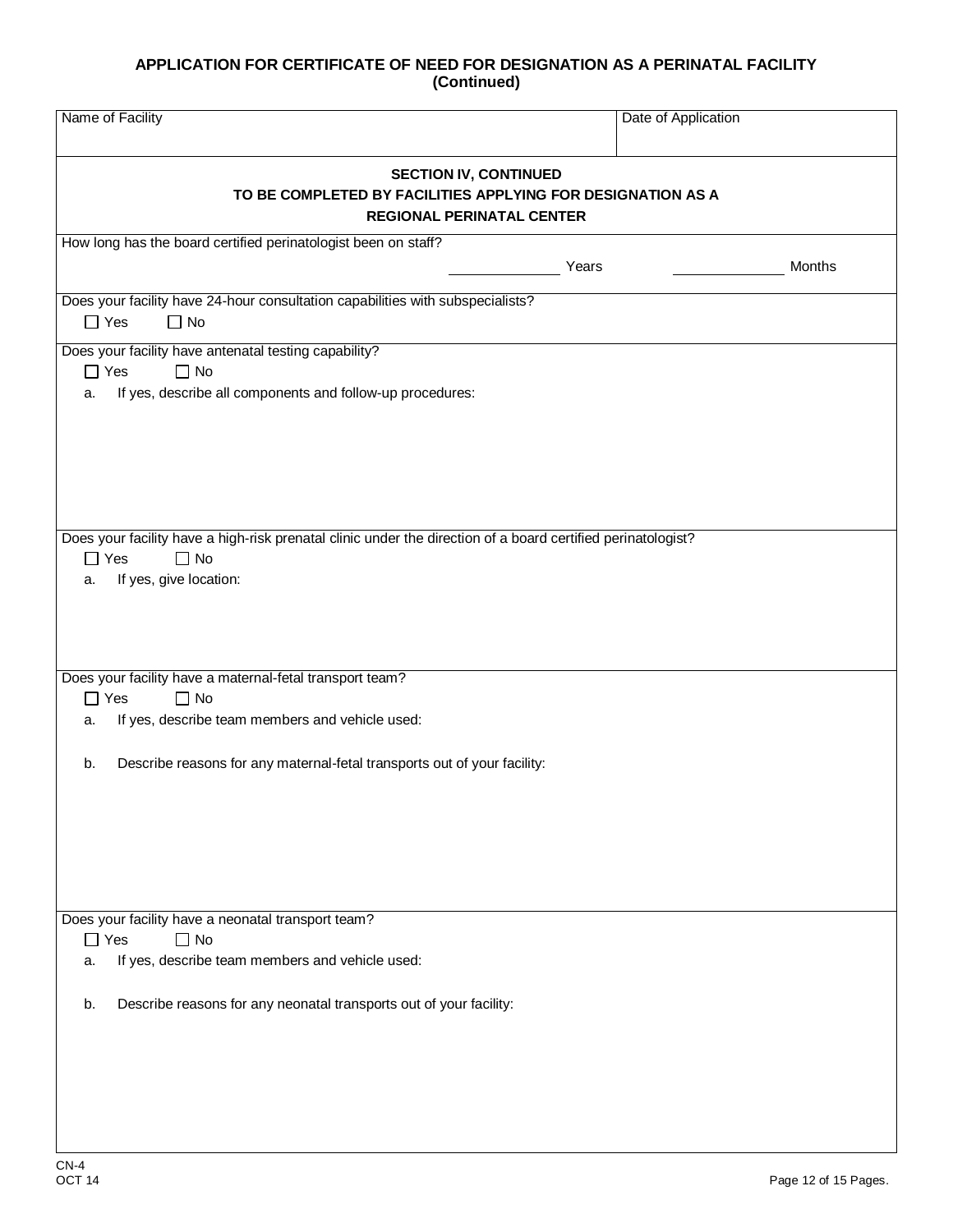| Name of Facility                                                                                                                                                                                                                                                                      |                                                                                  | Date of Application                     |  |  |  |
|---------------------------------------------------------------------------------------------------------------------------------------------------------------------------------------------------------------------------------------------------------------------------------------|----------------------------------------------------------------------------------|-----------------------------------------|--|--|--|
| <b>SECTION V</b><br>TO BE COMPLETED BY FACILITIES APPLYING FOR DESIGNATION OF<br><b>NEONATAL SERVICES AS PART OF A</b><br><b>SPECIALTY ACUTE CARE CHILDREN'S HOSPITAL</b>                                                                                                             |                                                                                  |                                         |  |  |  |
| Number of Low Birthweight Infants (<2500<br>grams) Managed in Past 2 Years:                                                                                                                                                                                                           | Number of Very Low Birthweight Infants<br>(<1500 grams) Managed in Past 2 Years: | Number of Neonatal Transports Accepted: |  |  |  |
| Attach copies of the following documentation:<br>Copy of Contracts with All Required Staff, Including Written Policy for Arrival Time<br>1.<br>Copy of Letters of Agreement with Regional Perinatal Centers and All Acceptable Community Perinatal Centers Within<br>2.<br>the Region |                                                                                  |                                         |  |  |  |
| Copy of Contracts with Subspecialists, Including Written Policy for Arrival Time<br>3.<br><b>Staff Requirements</b>                                                                                                                                                                   |                                                                                  |                                         |  |  |  |
| Board Certified Neonatologist (available ona 24-hour basis,<br>present in the hospital)<br><b>Perinatal Clinical Nurse Specialist</b><br>Registered Nurse (clinical responsibility)                                                                                                   | $\Box$ Yes<br>$\Box$ Yes<br>$\Box$ Yes                                           | $\Box$ No<br>$\Box$ No<br>$\Box$ No     |  |  |  |
| Registered Nurse Staff Ratio:<br>Intermediate 1:4<br>Intensive 1:2                                                                                                                                                                                                                    | $\Box$ Yes<br>$\Box$ Yes                                                         | $\Box$ No<br>$\Box$ No                  |  |  |  |
| Does your facility have a neonatal transport team?<br>$\Box$ Yes<br>$\Box$ No<br>If yes, describe team members and vehicle used:<br>a.                                                                                                                                                |                                                                                  |                                         |  |  |  |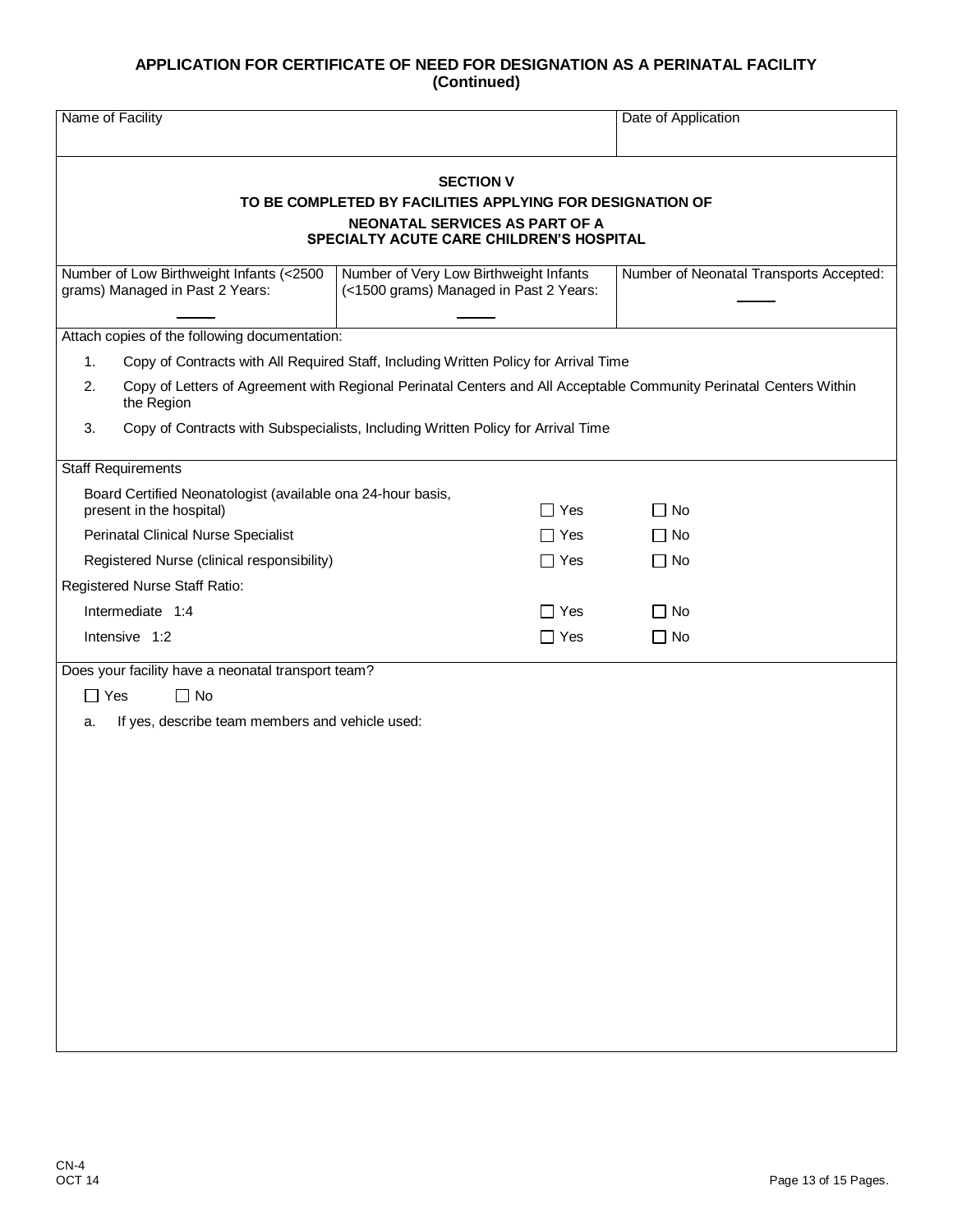| Name of Facility                                                                                                                                                       | Date of Application |  |
|------------------------------------------------------------------------------------------------------------------------------------------------------------------------|---------------------|--|
| <b>SECTION V, CONTINUED</b><br>TO BE COMPLETED BY FACILITIES APPLYING FOR DESIGNATION OF<br>NEONATAL SERVICES AS PART OF A<br>SPECIALTY ACUTE CARE CHILDREN'S HOSPITAL |                     |  |
| Describe outreach and educational activities to professionals within the region (attach additional documentation if needed):                                           |                     |  |
| Describe high-risk infant screening and tracking program:                                                                                                              |                     |  |
|                                                                                                                                                                        |                     |  |
| Describe subspecialty services available for neonates (e.g., ECMO, transplant surgery, etc.):                                                                          |                     |  |